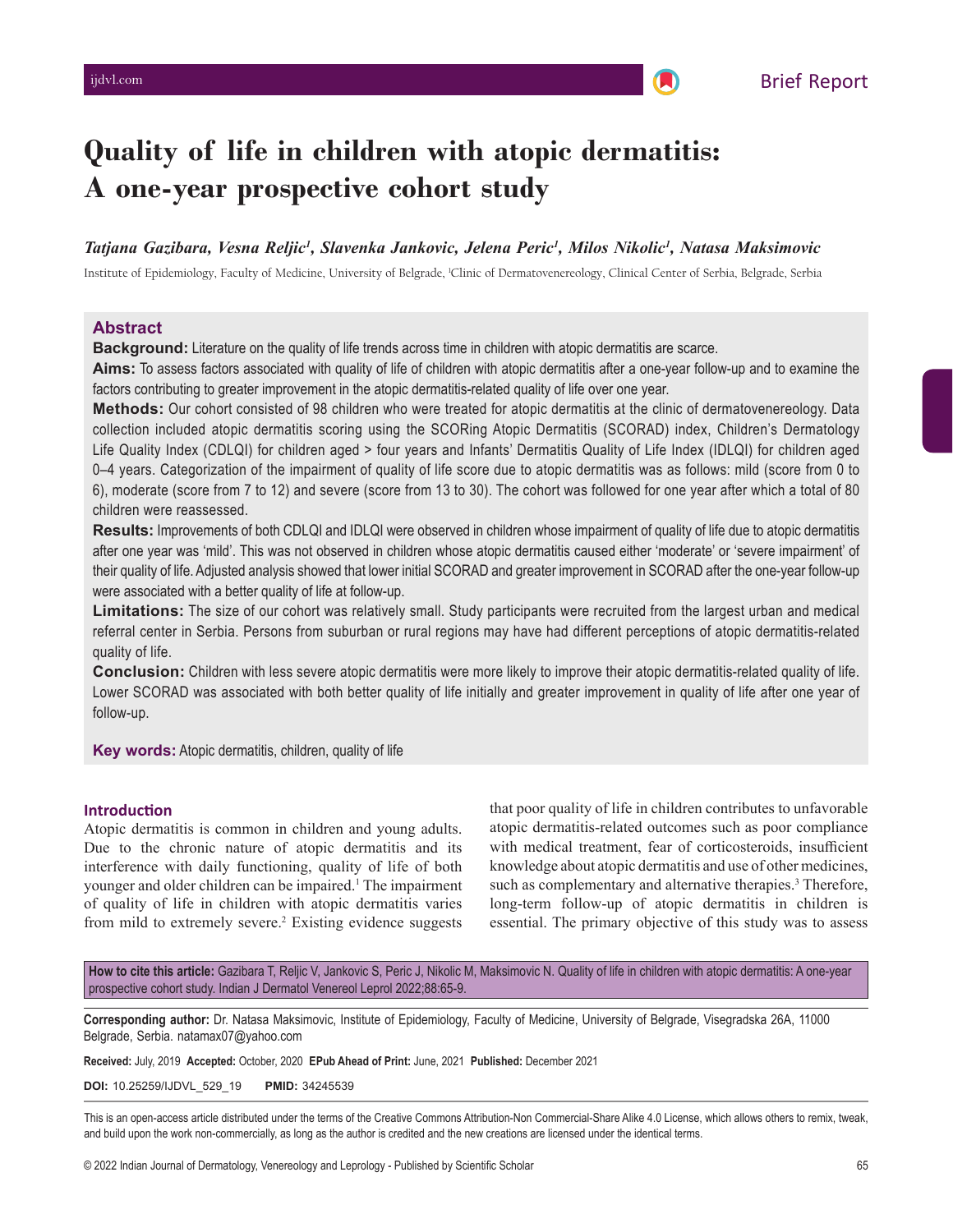factors associated with quality of life in children affected by atopic dermatitis at one year of follow-up. The secondary objective was to examine the difference between quality of life at baseline and after one year of follow‑up as well as the factors contributing to greater improvement of atopic dermatitis-related quality of life over the period of one year.

# **Methods**

# **Participants**

From January 2014 to June 2015, a total of 98 children and their parents were recruited at the Clinic of Dermatovenereology, Clinical Center of Serbia in the capital city of Belgrade. The sample size was calculated using the Raosoft sample size calculator,<sup>4</sup> based on a margin of error of 5%, confidence interval of 95%, population size of children aged 0–18 years residing in Belgrade (300,000 individuals) and the worldwide prevalence of atopic dermatitis in children aged 0–18 years (response distribution) of 7%.<sup>5</sup> The calculated sample size was 100.

Inclusion criteria were a confirmed diagnosis of atopic dermatitis, absence of other skin diseases and parental fluency in the spoken and written Serbian language. The diagnosis of atopic dermatitis was based on the Hanifin and Rajka criteria.<sup>6</sup> Depending on the clinical presentation, all children were treated with emollient creams, topical mid‑potency corticosteroids (mometasone furoate, fluocinolone acetonide or betamethasone dipropionate) and oral second-generation non-sedating antihistamines (desloratadine or levocetirizine). All children were treated with emollient creams, topical mid‑potency corticosteroids (mometasone furoate, fluocinolone acetonide or betamethasone dipropionate) and oral second‑generation nonsedating antihistamines (desloratadine or levocetirizine).

This study was approved by the Ethics Committee of the Faculty of Medicine, University of Belgrade (Approval no. 29/XII‑21). All parents provided signed informed consent.

# **Data collection**

Sociodemographic data were collected by a general questionnaire. Data on children's atopic dermatitis were obtained from the health records to minimize potential information bias. The majority of children with atopic dermatitis(more than 80%) came along with both parents. Hence, we were not able to specify parental gender in the analysis of demographic characteristics.

Children older than 87years were evaluated using the Children's Dermatology Life Quality Index (CDLQI).<sup>7</sup> For children aged less than 87 years, the Infants' Dermatitis Quality of Life Index (IDLQI) was used.8 We used the versions of questionnaires in Serbian language (internal consistency, as measured by the Cronbach's alpha for CDLQI and IDLQI were 0.73 and 0.88, respectively).9 The treating dermatologist (VR) conducted the interviews for the children and their parents. The same dermatologist conducted the assessment after one year of follow‑up, for consistency of data collection. After physical examination, the children and parents filled the questionnaire independently in an adjacent room connected to the main dermatologist office. The dermatologist investigator was at their disposal at all times for clarifications and explanations if needed. Higher scores indicated a poorer quality of life. The categorization of the impairment of quality of life score due to atopic dermatitis is suggested as follows:  $0-1 =$  no effect,  $2-6$  = small effect,  $7-12$  = moderate effect,  $13-18$  = very large effect and 19–30 = extremely large effect of atopic dermatitis on the child's life.10

The severity of atopic dermatitis was assessed by the same dermatologist (VR) at baseline and after 1 year of follow‑up using the SCORing Atopic Dermatitis index (SCORAD).<sup>11</sup> Higher SCORAD values indicated higher atopic dermatitis severity. Follow up visits with the dermatologists were carried out every six months. The frequency of visits were more for those with increased disease severity. Longitudinal data analysis reveals that after six months atopic dermatitis is still active in quite a few patients.<sup>12</sup> For this reason, we opted for a one‑year period of follow‑up to provide opportunities for a meaningful improvement.

Of 98 parent-child dyads, 80 (81.6%) remained in the study cohort at the end of one‑year follow‑up . All parents were contacted by telephone in order to make an appointment one year after the baseline. However, even after multiple telephone calls we were not able to reach 18 child-parent pairs and had to leave them from the analysis. The remaining 80 parent-child pairs were retested with CDLQI/IDLQI and SCORAD after one year of follow-up (48 children were reassessed with CDLQI and 32 with IDLQI ).

# **Statistical analyses**

The change in SCORAD ( $\Delta$  SCORAD) was calculated by subtraction of the SCORAD score after one year from the SCORAD score at baseline. The calculation of ∆ CDLQI/ IDLQI was performed in a similar manner. By merging the five categories of CDLQI/IDLQI severity after one year of follow‑up, we obtained the following categorization of the quality of life impairment due to atopic dermatitis based on the children's quality of life scores: mild (score from 0 to 6), moderate (score from 7 to 12) and severe impairment (score from 13 to 30).<sup>10</sup> The Wilcoxon test for two paired samples was used to evaluate differences in children's quality of life scores between baseline testing and after 1-year follow-up.

Linear regression models were used to assess factors associated with children's quality of life and greater improvement in the atopic dermatitis‑related quality of life after 1 year of follow‑up. Univariate associations of baseline sociodemographic and clinical characteristics with CDLQI/IDLQI and ∆ CDLQI/ IDLQI after 1‑year follow‑up were examined. All univariately significant and marginally significant variables  $(P < 0.250)$ were entered into multiple linear models.13 Data were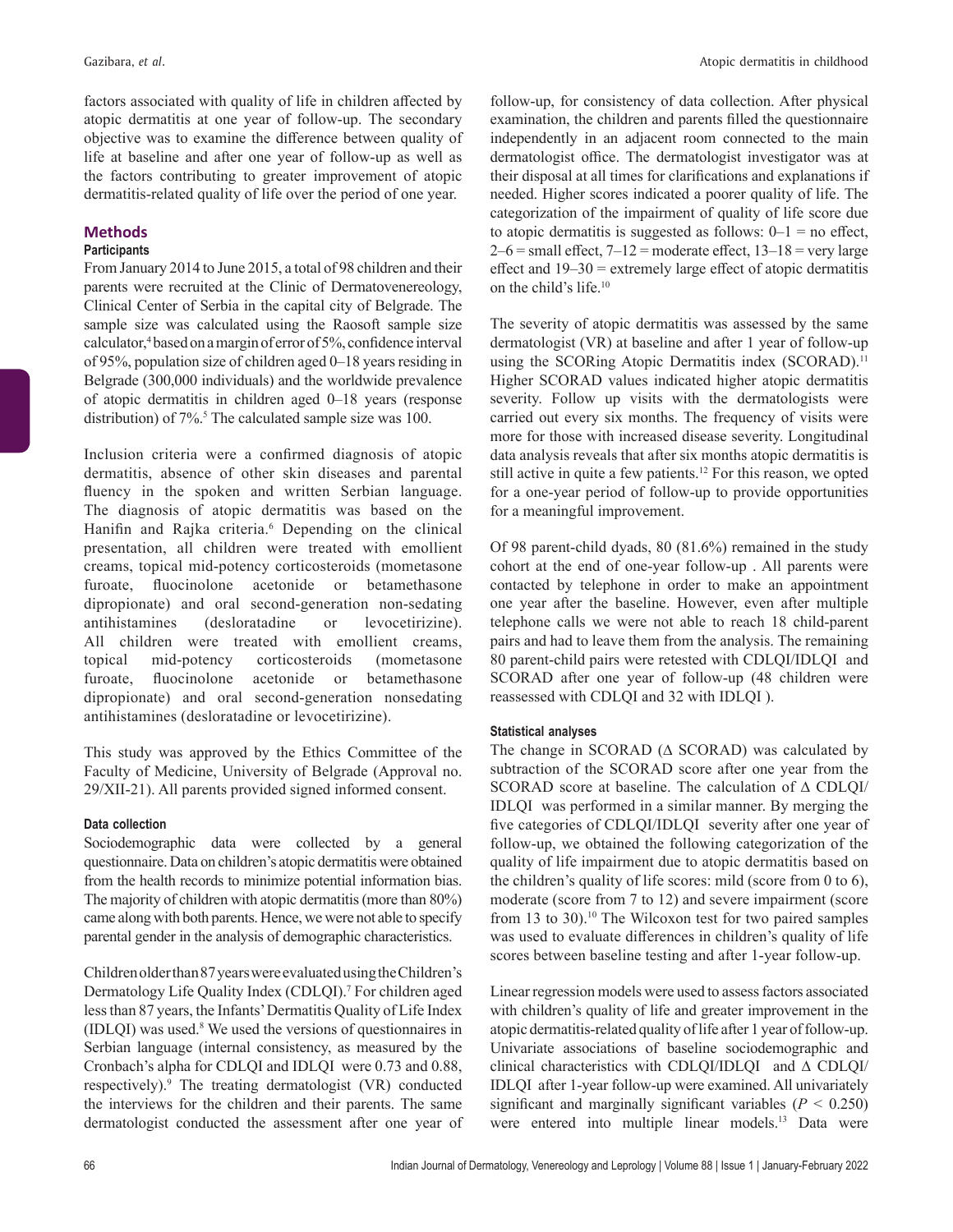analyzed using the Statistical Package for the Social Sciences, version 20 (Chicago, IL, USA).

#### **Results**

No significant differences in either demographic or clinical characteristics were observed at baseline between children and the parents in the follow-up cohort and those lost to follow-up.

The average CDQLI and IDQOL scores according to levels of impairment of quality of life due to atopic dermatitis after completion of follow‑up are shown in Table 1. Children whose quality of life was "moderately" impaired due to atopic dermatitis at baseline (CDLQI/IDQOL total score in the range 7‑12) significantly improved after 1 year. Therefore, after follow‑up, the impairment of children's quality of life after follow‑up was classified as "mild" (CDLQI/IDQOL total score < 7). Average scores in the other two groups who had "moderate" or "severe" impairment of quality of life due to atopic dermatitis after follow‑up were classified as having "severe" impairment" of quality of life due to atopic dermatitis at baseline (CDLQI/IDQOL total score above 12.0)

We observed a significant improvement of both CDLQI and IDLQI scores in children whose impairment of quality of life was "mild" due to atopic dermatitis after follow-up [Table 1]. Changes in quality of life scores were not observed in children whose quality of life was "moderately" or "severely" impaired due to atopic dermatitis after follow‑up [Table 1]. In older children whose quality of life was "moderately" impaired due to atopic dermatitis, "going out, playing or doing hobbies" showed improvement after follow-up, while in younger children "problem at mealtimes" worsened [Table 1]. In older children whose quality of life was "severely" impaired due to atopic dermatitis, "being called names, teased, bullied, asked questions or avoided" and disturbance of sleep became worse on follow‑up [Table 1].

The multiple linear models in which the dependent variables were CDLQI/IDLQI scores after one year were adjusted

**Table 1: Mean values (standard deviation) of the children's dermatology life quality index and infants' dermatitis quality of life index at baseline and after one year of follow-up according to levels of impact of atopic dermatitis on child's life quality after follow-up**

| <b>Items</b>                                                                                        | <b>Mild impairment</b><br>$(n=24)$ |                               | P | <b>Moderate</b><br>impairment (n=24)         |                        | P | <b>Severe</b><br>impairment (n=32)                 |                        | P |
|-----------------------------------------------------------------------------------------------------|------------------------------------|-------------------------------|---|----------------------------------------------|------------------------|---|----------------------------------------------------|------------------------|---|
|                                                                                                     | <b>Baseline</b>                    | <b>After</b><br>1 year        |   | <b>Baseline</b>                              | <b>After</b><br>1 year |   | <b>Baseline</b>                                    | <b>After</b><br>1 year |   |
| <b>CDLOI</b>                                                                                        |                                    |                               |   |                                              |                        |   |                                                    |                        |   |
| 1. Itchy, "scratchy", sore or painful skin                                                          | 1.7(0.7)                           | $0.9(0.2)$ 0.002              |   | 2.0(0.8)                                     |                        |   | $1.8(0.4)$ 0.426 2.3 (0.6)                         | $2.5(0.6)$ 0.163       |   |
| 2. Embarrassed, self-conscious, upset or sad                                                        |                                    | 1.1 $(0.8)$ 0.4 $(0.5)$ 0.003 |   | 1.4(0.8)                                     | $1.3(0.5)$ 0.583       |   | 1.8(0.7)                                           | $2.0(0.5)$ 0.331       |   |
| 3. Affected friendships                                                                             | $0.7(0.7)$ $0.1(0.2)$ $0.001$      |                               |   | 1.1(1.0)                                     | $0.9(0.5)$ 0.426       |   | 1.3(0.8)                                           | $1.4(0.7)$ 0.454       |   |
| 4. Change or wearing of different or special clothes/shoes                                          | $0.8(0.7)$ 0.4 (0.5) 0.048         |                               |   | 1.0(0.8)                                     | $0.7(0.5)$ 0.165       |   | 1.5(0.7)                                           | 1.5(0.7)1.000          |   |
| 5. Going out, playing or doing hobbies                                                              | $0.8(0.5)$ $0.1(0.3)$ $0.001$      |                               |   | 1.2(1.0)                                     | $0.6(0.5)$ 0.040       |   | 1.4(0.8)                                           | $1.7(0.8)$ 0.137       |   |
| 6. Avoidance of swimming or other sports                                                            | $0.8(0.7)$ $0.2(0.4)$ $0.003$      |                               |   | 1.1(1.0)                                     | $0.6(0.6)$ 0.137       |   | 1.5(0.9)                                           | $1.7(0.9)$ 0.381       |   |
| 7. Affected school work/holiday                                                                     | $0.9(0.8)$ $0.1(0.3)$ $0.001$      |                               |   | 1.1(1.1)                                     | 1.3(0.6)0.640          |   | 1.7(0.9)                                           | $2.0(0.9)$ 0.413       |   |
| 8. Being called names, teased, bullied, asked questions or $0.4(0.6)$ $0.0(0.0)$ $0.014$<br>avoided |                                    |                               |   | 0.6(0.9)                                     | $0.2(0.4)$ 0.111       |   | 0.7(0.6)                                           | $1.2(0.7)$ 0.004       |   |
| 9. Affected sleep                                                                                   | $1.2(0.7)$ 0.5 (0.5) 0.003         |                               |   | 1.6(1.0)                                     | $1.2(0.4)$ 0.239       |   | 2.0(0.8)                                           | $2.4(0.5)$ 0.049       |   |
| 10. Problem with the treatment                                                                      |                                    | 1.1 $(0.7)$ 0.4 $(0.5)$ 0.007 |   | 1.5(1.0)                                     |                        |   | $1.1(0.3)$ 0.266 1.8 (0.6)                         | $2.1(0.5)$ 0.111       |   |
| Total CDLQI score                                                                                   |                                    |                               |   | $9.7(5.1)$ 3.2 (1.8) 0.001 12.8 (8.2)        |                        |   | $9.7(1.7)$ 0.197 15.9 (5.8) 18.6 (5.0) 0.066       |                        |   |
| <b>IDOOL</b>                                                                                        |                                    |                               |   |                                              |                        |   |                                                    |                        |   |
| 1. Itching and scratching                                                                           | $2.1(0.6)$ 1.1 (0.6) 0.004         |                               |   | 2.0(0.7)                                     | 2.1(0.3)0.673          |   | 2.1(0.7)                                           | 2.1(0.4)0.317          |   |
| 2. Mood                                                                                             |                                    | 1.1 $(0.7)$ 0.6 $(0.5)$ 0.034 |   | 1.5(0.9)                                     | $1.3(0.6)$ 0.273       |   | 1.3(0.9)                                           | 2.0(0.8)0.182          |   |
| 3. Time to get to sleep                                                                             | $0.6(0.8)$ $0.1(0.3)$ $0.052$      |                               |   | 0.8(0.8)                                     | $0.8(0.6)$ 0.721       |   | 0.7(0.7)                                           | 1.2(0.5)0.102          |   |
| 4. Disturbed sleep                                                                                  | $0.5(1.0)$ $0.0(0.0)$ $0.138$      |                               |   | 0.5(0.8)                                     | $0.4(0.6)$ 0.673       |   | 1.0(1.0)                                           | 1.1(0.7)0.604          |   |
| 5. Impaired playing                                                                                 | $0.8(0.9)$ $0.1(0.3)$ $0.023$      |                               |   | 1.0(0.8)                                     | $0.6(0.5)$ 0.111       |   | 0.7(0.5)                                           | 1.1(0.5)0.078          |   |
| 6. Interference with family activities                                                              |                                    | $1.1(0.9)$ 0.2 (0.4) 0.024    |   | 1.3(0.7)                                     | $0.5(0.5)$ 0.190       |   | 1.0(0.6)                                           | 1.4(0.5)0.077          |   |
| 7. Problem at mealtimes                                                                             | $0.8(1.0)$ $0.1(0.3)$ $0.066$      |                               |   | 1.0(0.7)                                     | 1.1 $(0.5)$ 0.046      |   | 0.4(0.5)                                           | 1.0(0.6)0.414          |   |
| 8. Problems caused by the treatment                                                                 |                                    | $1.1(1.0)$ 0.5 (0.5) 0.039    |   | 1.0(0.7)                                     | $0.5(0.5)$ 0.776       |   | 0.8(0.9)                                           | $1.4(0.5)$ 0.366       |   |
| 9. Uncomfortable dressing and undressing                                                            | $0.8(0.9)$ $0.2(0.4)$ $0.081$      |                               |   | 1.1(0.8)                                     | 0.9(0.5)1.000          |   | 1.3(0.7)                                           | 1.8(0.4)0.279          |   |
| 10. Problem at bathtime                                                                             | $0.7(1.2)$ $0.0(0.0)$ $0.111$      |                               |   | 0.8(0.9)                                     | $0.8(0.4)$ 0.794       |   | 1.0(0.8)                                           | $1.3(0.7)$ 0.705       |   |
| Total IDQOL score                                                                                   |                                    |                               |   | $9.6(7.9)$ 2.9 (1.6) <b>0.012</b> 11.1 (5.9) |                        |   | $9.5(1.7)$ $0.250$ $10.4(5.4)$ $15.3(2.5)$ $0.154$ |                        |   |

Answers were graded on a 4‑point scale from 0 to 3 where higher values indicated the more severe effect of atopic dermatitis (CDLQI/IDQOL score range 0-30). The impairment to children's quality of life due to atopic dermatitis was assessed using the following total CDLQI/IDQOL score cutoffs after follow‑up: 0-6 mild impairment; 7-12 moderate impairment; ≥13 severe impairment of quality of life due to atopic dermatitis; *P* values indicating statistically significant changes are in bold. CDLQI: children's dermatology life quality index, IDQOL: infants' dermatitis quality of life index, AD: atopic dermatitis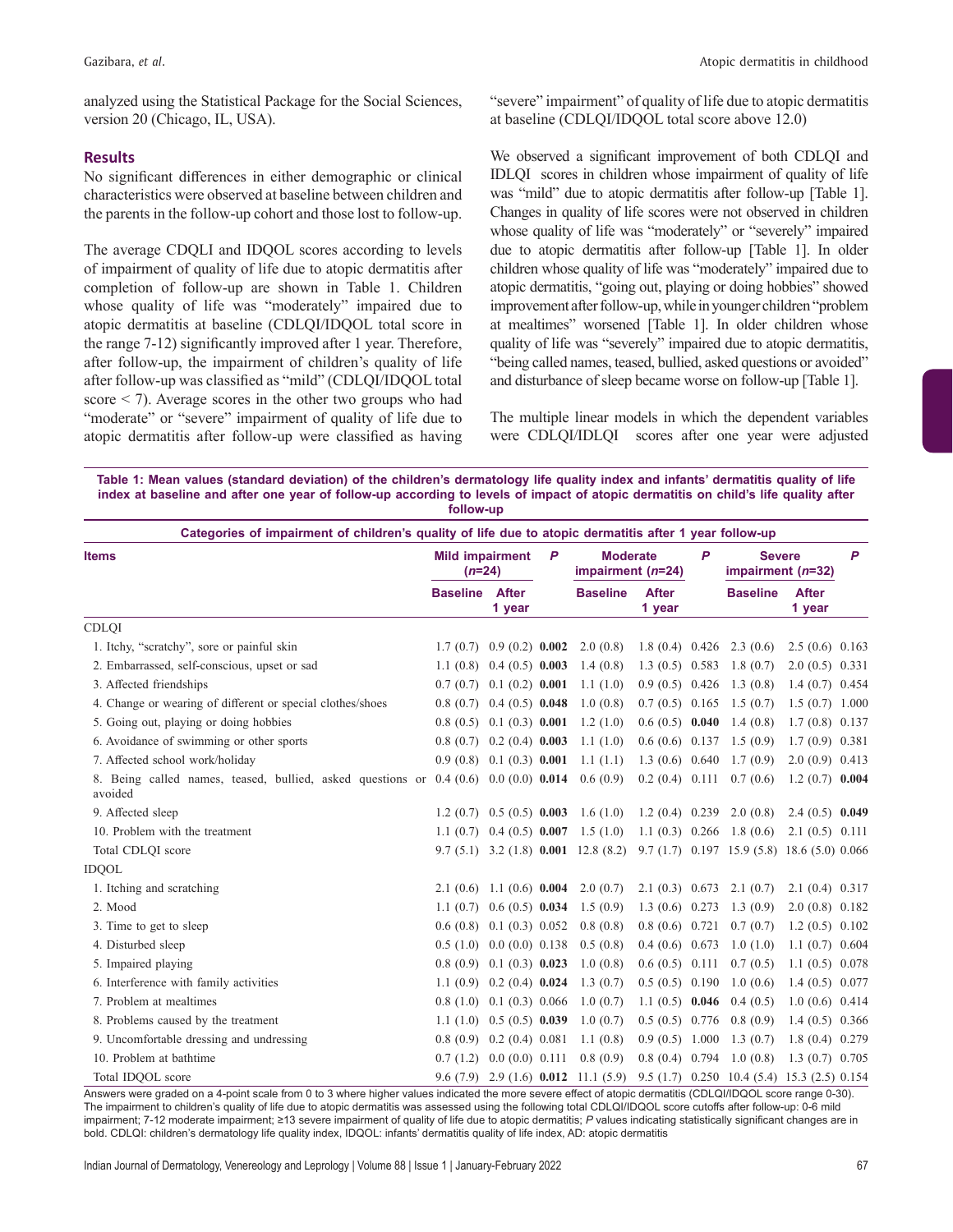for age, atopic dermatitis duration, SCORAD at baseline and ∆ SCORAD, family history of atopic dermatitis and having asthma. This model showed that lower SCORAD at baseline and greater improvement of SCORAD after one year were associated with a better quality of life of children after follow-up [Table 2].

The multiple linear models in which the dependent variables were ∆ CDLQI/IDLQI scores were adjusted for SCORAD at baseline, ∆ SCORAD over follow‑up and having allergic rhinitis. The model showed that greater improvement of SCORAD over follow‑up was associated with greater atopic dermatitis-related quality of life improvement. This association remained stable after additional adjustment for the child's age and gender and duration of atopic dermatitis [Table 3].

# **Discussion**

This study found that children with less impaired quality of life due to atopic dermatitis tend to improve their quality of life after one year. Children who had "moderately" or "severely" impaired quality of life due to atopic dermatitis were not likely to improve over the period of follow‑up .More severe skin changes at baseline and less improvement in skin changes over time were consistently associated with poorer quality of life in children with atopic dermatitis, regardless of the covariates across regression models.

Our findings suggest that children with less extensive atopic dermatitis have a greater potential to improve their disease and daily functioning. Reduction in skin changes was reflected in favorable physical and mental health changes in everyday functioning of both younger and older children. The persistent greater impairment of quality of life among children could be potentially due to different intrinsic and environment‑related factors. Future studies should focus on measurements of immune response, changes in microbiome or environmental allergens.

**Table 2: Linear regression analysis of factors associated with children's quality of life as measured by the children's dermatology life quality index and infants' dermatitis quality of life index after one year of follow-up**

| Independent variables                    | Univariate linear regression |       | <b>Multiple linear regression</b> |       |  |
|------------------------------------------|------------------------------|-------|-----------------------------------|-------|--|
|                                          | Beta coefficient (95% CI)    | P     | Beta coefficient (95% CI)         | P     |  |
| Child's age (years)                      | $0.30(0.02-0.59)$            | 0.038 | $0.27(-0.03-0.34)$                | 0.075 |  |
| Child's gender (Male versus Female)      | $0.41(-2.59-3.40)$           | 0.788 |                                   |       |  |
| Duration of AD (years)                   | $0.40(0.10-0.70)$            | 0.009 | $-0.01$ $(-0.30-0.30)$            | 0.994 |  |
| Family history of AD (Yes versus no)     | $2.77(-0.26-5.80)$           | 0.073 | $1.41(-0.27-3.08)$                | 0.098 |  |
| Having asthma (Yes versus no)            | $2.71(-0.73-6.14)$           | 0.212 | $0.10(-2.03-2.23)$                | 0.924 |  |
| Having allergic rhinitis (Yes versus no) | $-0.72$ $(-4.88-3.43)$       | 0.729 |                                   |       |  |
| SCORAD at baseline                       | $0.10(0.01-0.19)$            | 0.047 | $0.36(0.29-0.43)$                 | 0.001 |  |
| <b>ASCORAD</b>                           | $-0.18$ $(-0.25 - 0.11)$     | 0.001 | $-0.36(-0.42-0.31)$               | 0.001 |  |
| Parental age (years)                     | $0.08(0.18-0.35)$            | 0.525 |                                   |       |  |
| Parental level of education              | $-0.06(-1.60-1.49)$          | 0.942 |                                   |       |  |
| Number of children in the family         | $-0.06$ $(-2.10-1.97)$       | 0.949 |                                   |       |  |

∆SCORAD: SCORAD at baseline ‑ SCORAD after 1 year of follow‑up, CI: confidence interval, AD: atopic dermatitis, SCORAD: scoring AD index

**Table 3: Linear regression analysis of factors associated with greater improvement in children's atopic dermatitis - related quality of**  life as measured by the  $\Delta$  Children's dermatology life quality index/infants dermatitis quality of life index after one year of follow-up

| <b>Independent variables</b>             | Univariate linear regression |       | <b>Multiple linear regression</b> |       | <b>Multiple linear regression</b><br>additionally adjusted for child's<br>age, gender and duration of AD |       |  |
|------------------------------------------|------------------------------|-------|-----------------------------------|-------|----------------------------------------------------------------------------------------------------------|-------|--|
|                                          | Beta coefficient (95% CI)    | P     | Beta coefficient (95% CI)         | P     | Beta coefficient (95% CI)                                                                                | P     |  |
| Child's age (years)                      | $-0.02$ $(-0.35-0.31)$       | 0.909 |                                   |       | $0.10(-0.17-0.36)$                                                                                       | 0.469 |  |
| Child's gender                           |                              |       |                                   |       |                                                                                                          |       |  |
| Male versus Female                       | $-0.06$ $(-3.50-3.37)$       | 0.970 |                                   |       | $-0.78$ $(-2.28-0.72)$                                                                                   | 0.303 |  |
| Duration of AD (years)                   | $-0.15(-0.51-0.20)$          | 0.383 |                                   |       | $-0.08$ $(-0.35-0.20)$                                                                                   | 0.585 |  |
| Family history of AD (Yes versus no)     | $-1.27(-4.79-2.24)$          | 0.472 |                                   |       |                                                                                                          |       |  |
| Having asthma (Yes versus no)            | $0.65$ (-3.33-4.62)          | 0.747 |                                   |       |                                                                                                          |       |  |
| Having allergic rhinitis (Yes versus no) | $4.10(-0.54-8.74)$           | 0.083 | $0.88(-1.07-2.83)$                | 0.371 | $0.65$ ( $-1.42 - 2.72$ )                                                                                | 0.531 |  |
| SCORAD at baseline                       | $0.28(0.19-0.37)$            | 0.001 | $0.01(-0.05-0.06)$                | 0.973 | $0.01(-0.05-0.06)$                                                                                       | 0.865 |  |
| <b>ASCORAD</b>                           | $0.38(0.34-0.42)$            | 0.001 | $0.37(0.33-0.42)$                 | 0.001 | $0.37(0.32 - 0.42)$                                                                                      | 0.001 |  |
| Parental age (years)                     | $-0.05$ $(-0.35-0.25)$       | 0.744 |                                   |       |                                                                                                          |       |  |
| Parental level of education              | $-0.19(-1.97-1.58)$          | 0.827 |                                   |       |                                                                                                          |       |  |
| Number of children in the family         | $0.19(-2.11-2.50)$           | 0.867 |                                   |       |                                                                                                          |       |  |

∆SCORAD: SCORAD at baseline ‑ SCORAD after 1 year of follow‑up, CI: confidence interval, AD: atopic dermatitis, SCORAD: scoring AD index